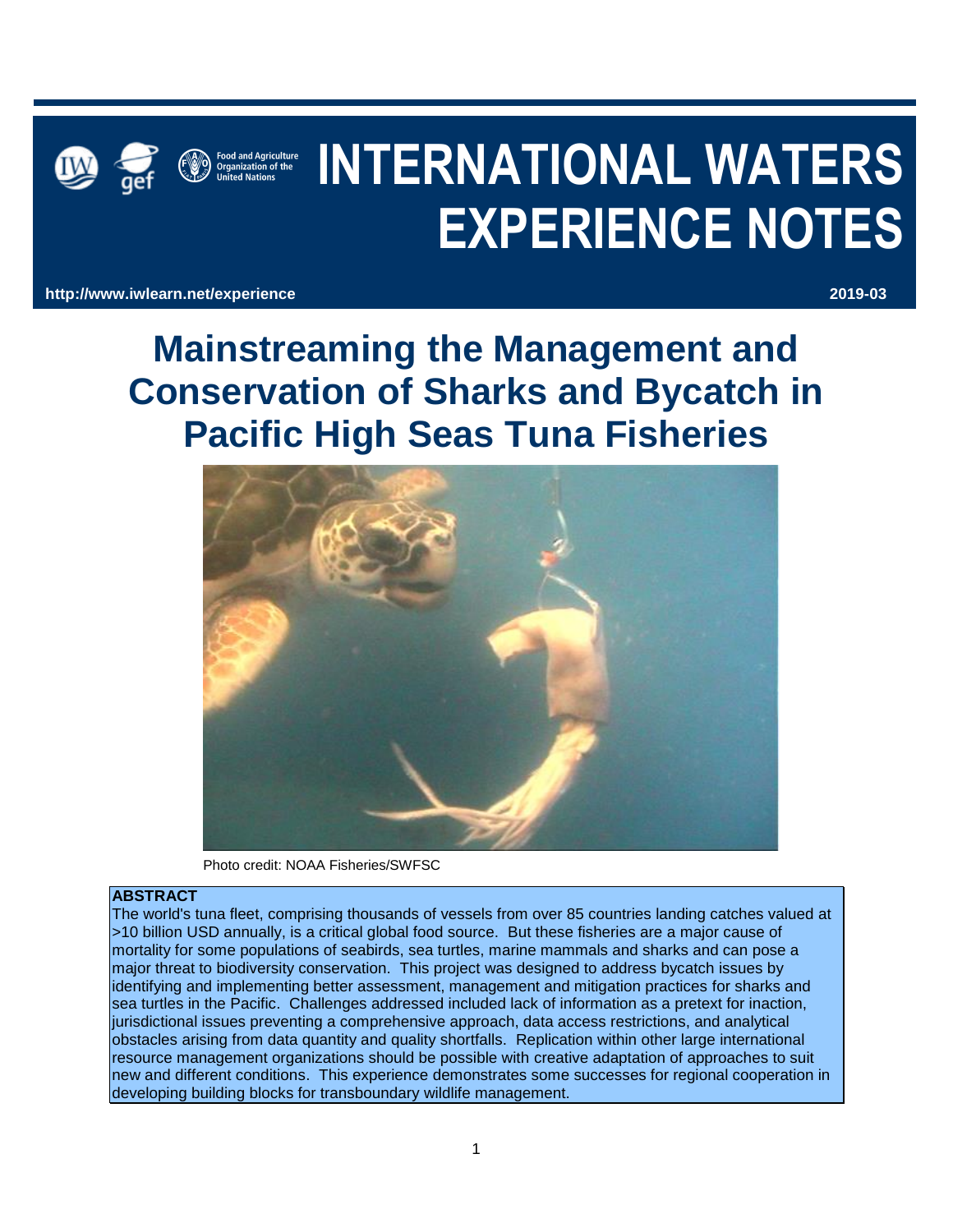# **Shelley Clarke Shelley.clarke@fao.org FAO – Common Oceans ABNJ Tuna Project**

# **Mainstreaming the Management and Conservation of Sharks and Bycatch in Pacific High Seas Tuna Fisheries**

Experience of the GEF - sponsored

# Sustainable management of tuna fisheries in the areas beyond national jurisdiction - Common Oceans ABNJ Tuna Project

GEFID: 614524, [FAOProject ID]: GCP/GLO/365/GFF

# **PROJECT DESCRIPTION**

Many of the world's most valuable fisheries and marine ecosystems are integrally dependent on Areas Beyond National Jurisdiction (ABNJ), commonly referred to as the high seas. The world's tuna fleet, comprising thousands of vessels from over 85 countries landing catches valued at >10 billion USD annually, is a critical global food source. Five tuna Regional Fisheries Management Organizations (t-RFMOs) are responsible for ensuring the sustainable use, conservation and management of these tuna fisheries within their respective area of competence (see map below).

The five-year multi-stakeholder Common Oceans ABNJ Tuna Project implemented by the Food and Agriculture Organization of the United Nations (FAO) aims at achieving efficiency and sustainability in tuna production and biodiversity conservation in the ABNJ. This Project harnesses the efforts of a large and diverse array of partners, including the five tuna Regional Fisheries Management Organizations, governments, inter-governmental organizations, non-governmental organizations and private sector.

Alongside tuna, the ABNJ is also home to other ecologically important and economically valuable species frequently caught as 'non-target' or incidental catch, commonly referred to as bycatch. Purse seine and pelagic longline fisheries, the two primary gear types for catching tunas, are a major cause of mortality for some populations of seabirds, sea turtles, marine mammals and sharks and can pose a major threat to biodiversity conservation. Over time depletion of populations which cannot rebuild quickly due to low reproductive rates or other constraints can undermine the integrity of the ecosystem itself through cumulative, adverse impacts on trophic structure and processes.



Competence areas of the t-RFMOs. FAO, 2010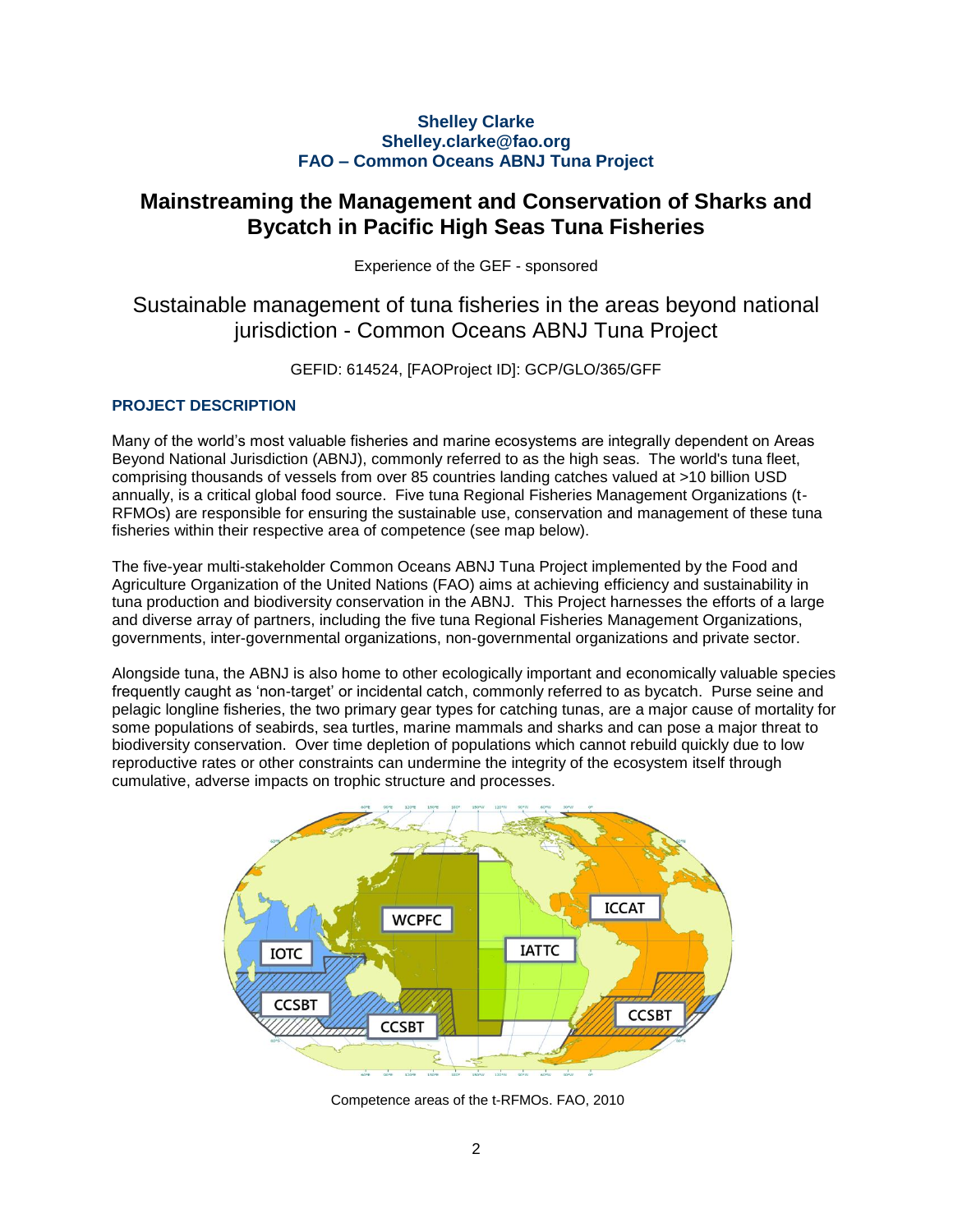At one end of the spectrum of bycatch species are the sharks, a valuable food resource in some fisheries and an unwanted by-product in others. In both cases, the need to manage catches within sustainable limits is urgent but hampered by a lack of available catch, trade and biological data. Concerns about shark populations have led to recent requirements under the Convention on International Trade in Endangered Species (CITES) for trade permits but this only heightens the need for fisheries management as a basis for determining what levels of trade are permissible. Sea turtle species are somewhat different from sharks in that no longline or purse seine fisheries target them, and most will discard them if accidentally caught. Even so, interaction with fishing gear, which can lead to asphyxiation, entanglement lacerations and infections, or starvation is one of the most serious threats to their survival. Of seven species of sea turtle, six are threatened with extinction according to the IUCN Red List and all have been listed by CITES for several decades.



Leatherback sea turtle (*Dermochelys coriacea*) entangled in longline gear. Photo credit: Y. Swimmer



Blue shark (*Prionace glauca*) hooked by longline gear Photo credit: T. Goss Photography USA, Marine Photobank

#### **Issue**

One component of the Common Oceans ABNJ Tuna Project was designed to address bycatch issues by identifying and implementing better assessment, management and mitigation practices. Work led by the Western and Central Pacific Fisheries Commission (WCPFC) has focused on sharks and sea turtles in the Pacific and is described in this Experience Note. Additional bycatch-related projects have been undertaken by other project partners. The WCPFC activities were designed to: 1) identify the data deficiencies that make shark management challenging and propose strategies to obtain more data through field studies and better information return from fisheries (Shark Data Improvement); 2) identify risks and priorities for shark conservation through new assessment tools and a strengthened management framework by the t-RFMOs (Shark Management); and 3) collate and generate new information to mitigate impacts on bycatch species allowing t-RFMO discussions to focus on management issues such as cost and feasibility (Bycatch Mitigation).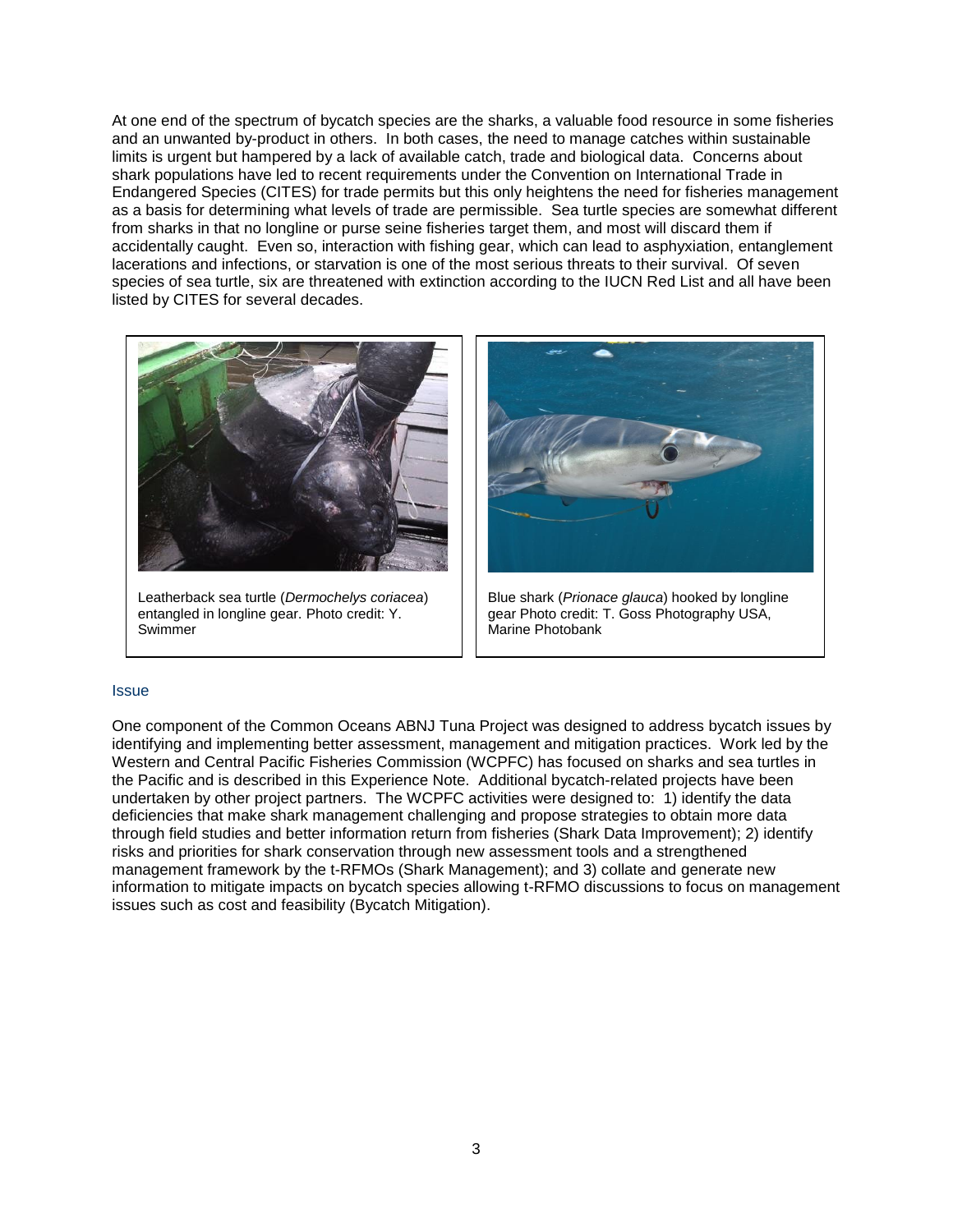

# Addressing the Issue

The first of several challenges faced by the project was the tendency of some parties to use the lack of information as a pretext for postponing management decisions. In the context of bycatch, urgent action is needed to reduce the collateral damage of fishing operations to threatened, non-target species. Some fisheries are currently using streamer lines that deter seabirds, leader materials that allow sharks to bite through, and baits and hooks that are less likely to attract and injure sea turtles. Nevertheless, questions about how well these mitigation measures work in practice, and whether the mortality rates are low enough to allow bycatch populations to be sustained, continue to be raised whenever management is discussed. The vision of the project was to compile existing information in an engaging and easilyupdated format that would allow users--ranging from scientists to managers to fishers to the general public—to explore management options for themselves. The goal was to dispel generalities about insufficient information and promote a focus on resolving the true areas of uncertainty.

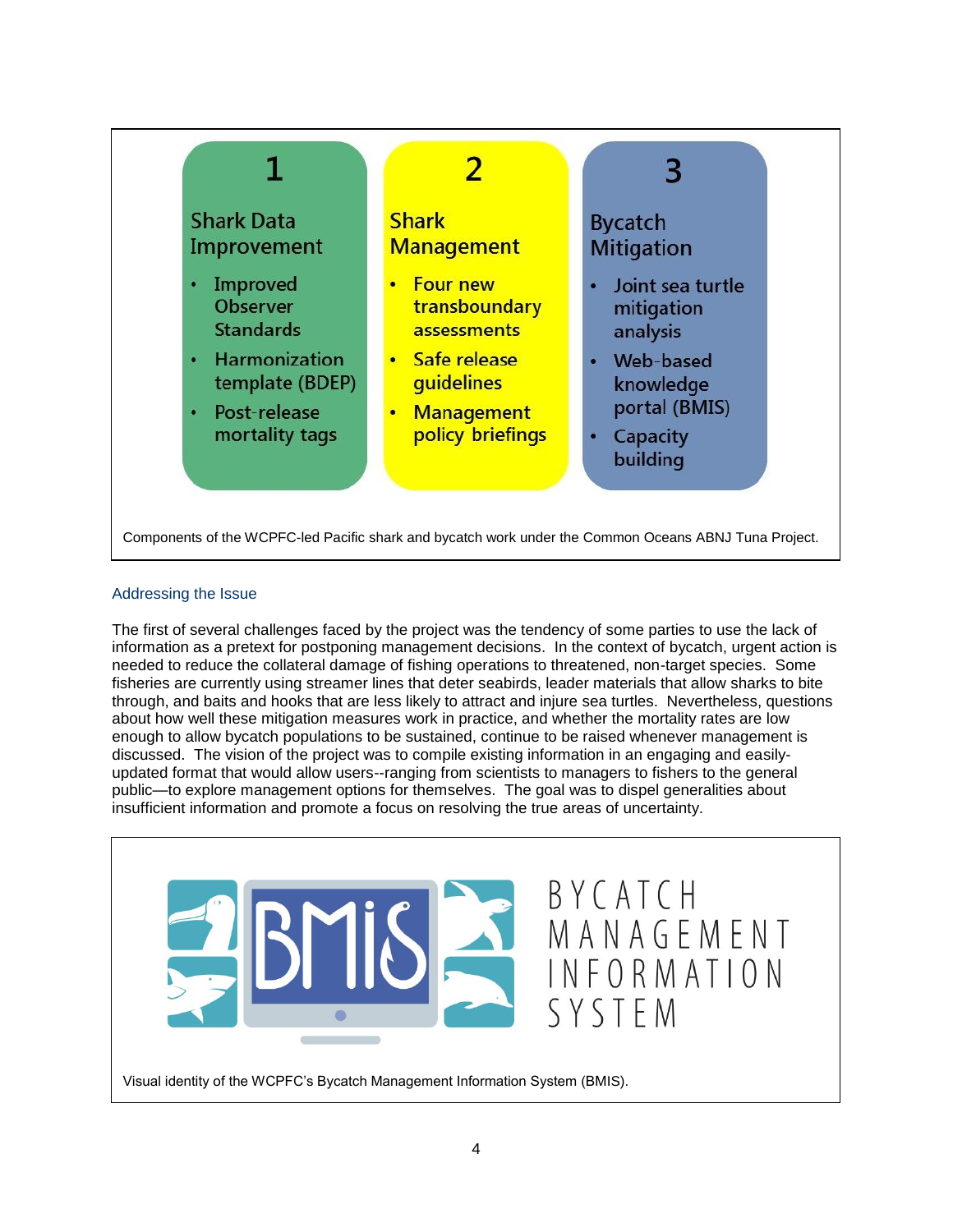The second challenge related to a reluctance to engage in important issues whose scope appears broader than the mandate of the involved organizations. This is a frequent occurrence when working with highly migratory species occurring in the ABNJ, and is particularly apparent when considering the arbitrary boundary between the Eastern and Western Pacific t-RFMOs. Beyond such geographical issues, scoping problems may arise when the fishery is responsible for only some of the impacts on the threatened population. This is the case with sea turtles (and seabirds) which not only suffer from fishing gear interactions but also face terrestrial habitat degradation, egg predation and marine pollution impacts. Grounded in the t-RFMO mandate to manage fisheries, the project would find it difficult to tackle cumulative impacts from other sources but has attempted to address cross-boundary issues by designing shark and sea turtle work on a Pacific-wide basis. The vision of the project was for WCPFC to collaborate with the t-RFMO for the Eastern Pacific (the Inter-American Tropical Tuna Commission, IATTC) for its studies of bigeye thresher shark, porbeagle shark and leatherback, loggerhead, olive ridley and green sea turtles. The goal was to produce regional results that could form the basis for consistent management actions on both sides of the ocean basin.

The third challenge pertained to the practical matter of data access. One of the limitations often encountered when discussing bycatch within the t-RFMOs is that the data necessary to address the questions are not accessible to analysts. This is sometimes due to the fact that the t-RFMO data provision rules require member countries only to submit data relating to target species. Another impediment arises when the t-RFMO does not maintain a regional database and instead relies on member countries to analyze their own data and to submit the results. This approach does not facilitate an integrated assessment of wide-ranging species. Finally, regardless of where data may be held, confidentiality rules may prohibit the sharing of data amongst member countries or t-RFMO Secretariats. The vision of the project was to find ways to not only allow independently held datasets to be composited, but also to allow the analysis itself to be conducted in a joint and interactive manner. The goal was to benefit from each participant's specific knowledge of their own fishery and build support for the outcome through a collaborative process.

The fourth challenge is that bycatch analyses are almost always severely constrained by the quantity and quality of data. This issue arises from an historical dearth of attention to bycatch due to both its lack of commercial value and a failure to appreciate the long-term consequences of population and ecosystem collapse. In the most severe cases the futility of bycatch analysis cannot be denied, but it is also true that the severity of the threat to bycatch requires action both on data improvement initiatives and on the development of new methods for data-poor species. The vision of the project was to improve bycatch data standards to ensure the proper information content to support analyses, and to encourage innovative assessments for species which have been passed over due to data gaps. At the same time, the goal was to elevate the profile of bycatch data in order to establish it as part of the core business of the t-RFMOs.

## **RESULTS AND LEARNING**

The project addressed the first challenge of lack of information as a reason for inaction by launching a web portal for exploring past and present efforts to tackle critical bycatch issues. The Bycatch Management Information System (BMIS) offers an engaging interface for over 1700 curated references including species identification and safe release guides, a Twitter account and a built-in blog. Since its release in May 2017, the system has been seen by 9,400 users who have viewed more than 37,300 pages. It now appears at the top of the results for 'bycatch management' and 'bycatch mitigation' in the 3 major internet search engines. There were few technical problems associated with the development of the system architecture, but securing ongoing funding for its update and hosting/maintenance may be an issue, especially as the body of literature grows. Putting the tool into action, the project used the BMIS as the basis for a training workshop in May 2018 to prepare WCPFC member country representatives for an upcoming management discussion on sea turtle and seabird mitigation. In its annual meeting later that year, WCPFC members adopted a new sea turtle management measure applying mitigation requirements much more broadly across the fleets. Members also approved a new seabird mitigation technology that was analyzed in the BMIS training session. There will continue to be issues for which data and experience are lacking and it must be recognized that BMIS can highlight, but not fill, those gaps.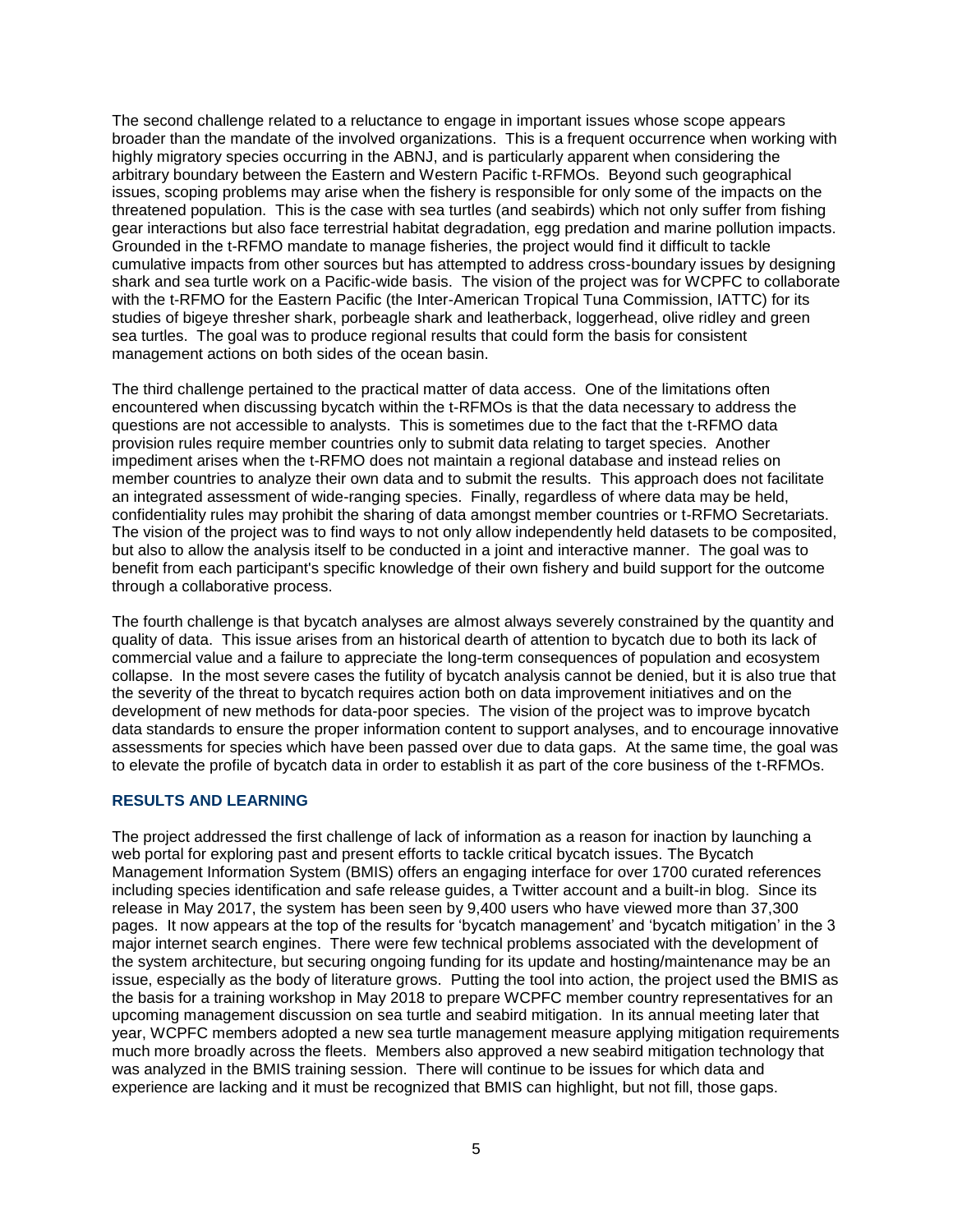Nevertheless, compiling, distilling and disseminating what is known is a necessary first step along a long road toward effective management of biodiversity.

The second challenge was to overcome jurisdictional issues that discourage a comprehensive solution. The project was successful in conducting a southern hemisphere porbeagle shark assessment. This assessment was the first ever global shark assessment but as such required forging links with a number of different countries which had not previously worked together and are not members of the two sponsoring t-RFMOs (WCPFC and the Commission for the Conservation of Southern Bluefin Tuna (CCSBT)). Collaboration was spurred by the listing of this species by CITES and was facilitated by analysts able to travel to countries as varied as Chile and Japan to assist with national analyses.



Other assessments, though successfully completed, were not able to achieve full collaboration across the entire species' range. In the case of the bigeye thresher, data were made available by Japan in the Eastern Pacific high seas, but not from Central or South American countries. IATTC does not hold any of these data but has now embarked on data gathering exercises in some of the relevant Central American countries. For sea turtles, IATTC holds data but was unable to make it available due to confidentiality restrictions. To some extent it is difficult to separate these jurisdictional issues from those of data access and data quality, but it is clear that for the sake of migratory bycatch species better integration of management systems for the Western and Eastern Pacific tuna fisheries is desirable.

The third challenge involved securing access to data held under confidentiality restrictions. The project's greatest success in this regard was the joint analysis of sea turtle mitigation effectiveness convened by the WCPFC and the Pacific Community (SPC). This series of two workshops brought together representatives from 21 countries and organizations, many of which contributed confidential data for use in the workshop sessions only. To protect data confidentiality, data access was restricted to SPC scientists, who played the crucial roles of real-time data manager and analyst. Participants worked their way through models and maps estimating the likelihood of sea turtle catch and mortality using different combinations of longline gear, with SPC producing results and continuously revising products to reflect discussions. By the end of the workshops when data access permissions expired participants had produced findings on which mitigation techniques were most effective. Less effective but eventually successful solutions were found for the bigeye thresher and silky shark assessments in the form of obtaining data access for one analyst as a kind of "honest broker" who then acted as an interface to share data products, rather than raw data, with other analysts. Data confidentiality rules can be a hot button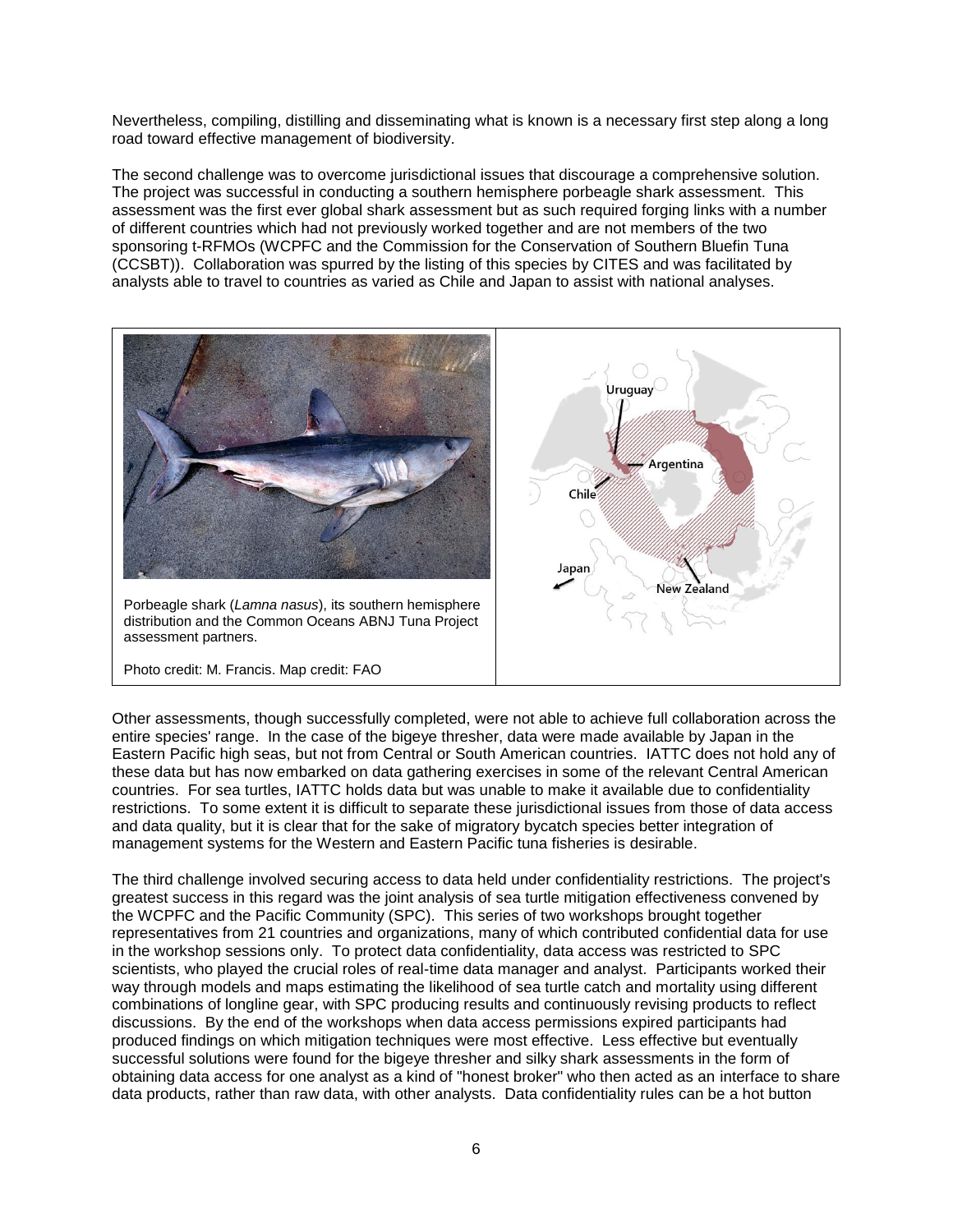issue for many, but by finding opportunities for analysis while demonstrating that confidentiality can be maintained, more flexible working practices--still within the rules--can be identified.

The fourth challenge related to the major data quality and quantity issues that impede bycatch analyses and thus bycatch management. A previous shark research plan for the WCPFC had concluded that porbeagle and bigeye thresher sharks could not be assessed due to data gaps, but through this project new approaches were developed that allowed these assessments to proceed and receive the endorsement of the WCPFC Scientific Committee. Efforts to develop data-poor methods must continue, in particular as some areas, e.g. shark "sanctuaries", have stopped reporting shark catches altogether (while continuing to fish) suggesting that data-poor conditions will remain for some time. Data improvement work will take time to bear fruit, particularly because in the t-RFMOs all members must agree to any proposed change. Even once data begin to flow, short time series are not useful indicators of trends. A five-year project can thus only begin to institute better data collection and data management practices, and realizing results in future years will require patience as well as ongoing support. Further opportunities should be sought to publicize how improved data in combination with new techniques can lead to more informed management in order to reinforce this virtuous cycle. For this reason, the temptation to wait for better data before attempting analysis must be resisted.

## **REPLICATION**

Replication within other fisheries or large international resource management organizations should be possible with creative adaptation of approaches to suit new and different conditions. The importance of commitment, persistence and inventiveness should not be under-estimated when dealing with systems that are required to balance the competing interests of member States, particularly when falling back on status quo practices is often the easiest course of action.

Although many of the issues confronted in this component were similar to those in a seabird bycatch component of the project, there was little synergistic interaction between the two workstreams. This is probably due to the lack of a bycatch coordination role within the project management structure and the t-RFMO-led work described in this Experience Note versus NGO-led seabird mitigation work. Embedding project staff within the regional management body (in this case the t-RFMO) proved highly effective and should be replicated whenever possible.

## **SIGNIFICANCE**

From the outset the ABNJ Tuna Project was designed to make a small, focused investment pay a large dividend over the long-term. Some of the shark and bycatch activities produced finished products, such as the shark assessments or BMIS tool, whereas others, such as data improvement efforts, aimed at initiating steps that can lead to significant incremental progress over time.

The most tangible success of the Project is the uptake of shark, sea turtle and seabird mitigation measures by the fishery management body (tRFMO). Management frameworks evolve slowly but the building blocks produced by the Project will continue to contribute to managing bycatch in a sustainable manner for many years to come.

In addition to generating a number of fisheries-specific methodological advances, cross-jurisdictional partnerships and data-sharing arrangements, the Project also produced successful models applicable to a range of transboundary wildlife management situations.